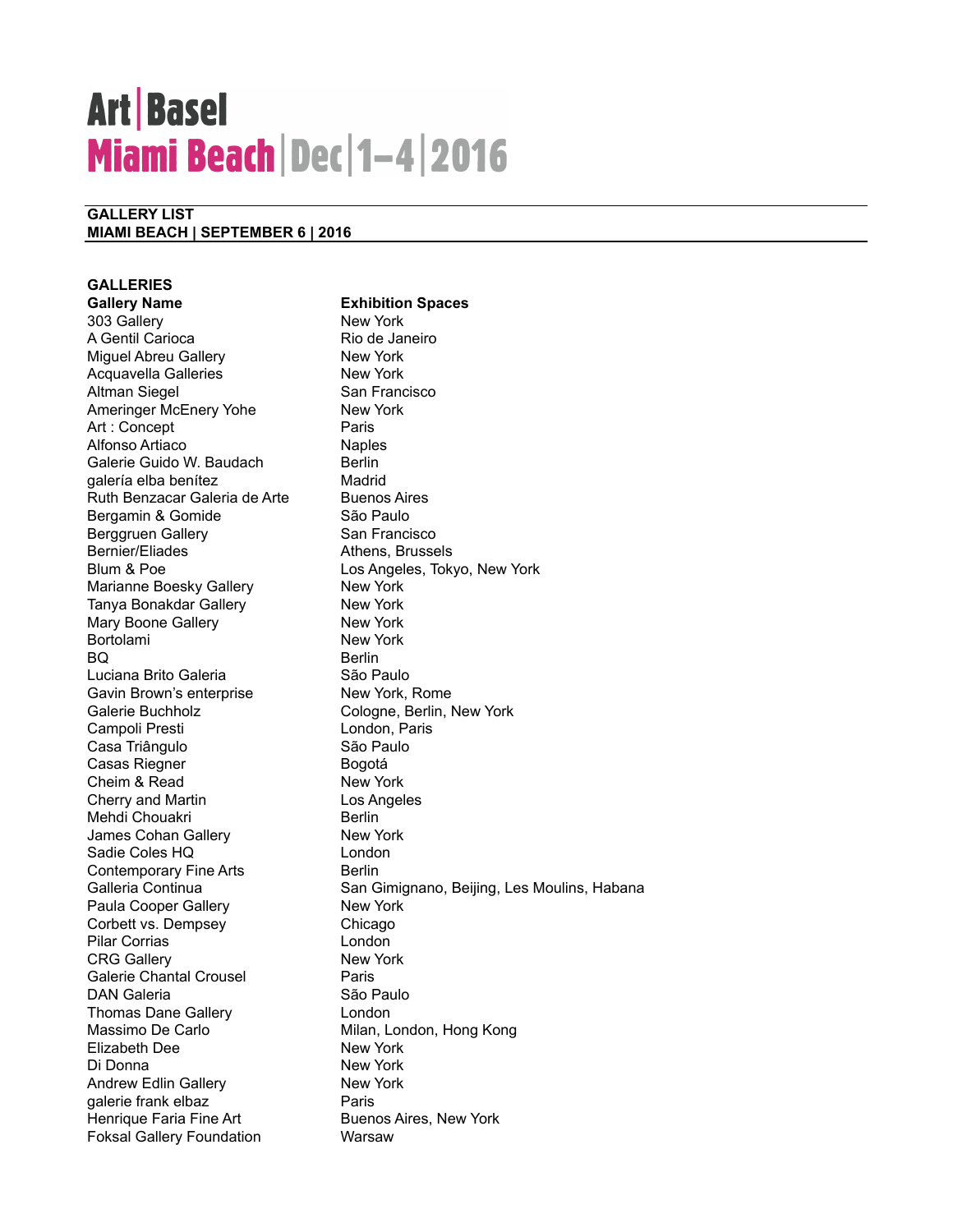Fortes D'Aloia & Gabriel São Paulo Peter Freeman, Inc. New York, Paris Stephen Friedman Gallery London Gagosian Gallery Galerie 1900-2000 Paris joségarcía , mx Mexico City Gavlak Gallery Los Angeles, Palm Beach Gladstone Gallery New York, Brussels Galerie Gmurzynska<br>
Zug, Zurich, St. Moritz Galería Elvira González **Madrid** Goodman Gallery **Cape Town** Johannesburg, Cape Town Marian Goodman Gallery New York, Paris, London Galerie Bärbel Grässlin Frankfurt am Main Alexander Gray Associates New York Richard Gray Gallery Chicago, New York Howard Greenberg Gallery New York Greene Naftali New York Galerie Karsten Greve St. Moritz, Paris, Cologne Cristina Guerra Contemporary Art Kavi Gupta **Chicago** Hammer Galleries New York Herald St London Galerie Max Hetzler **Berlin**, Paris Hirschl & Adler Modern New York Rhona Hoffman Gallery Chicago Edwynn Houk Gallery New York, Zurich Xavier Hufkens Brussels Ingleby Gallery **Edinburgh** Alison Jacques Gallery **London** rodolphe janssen Brussels Annely Juda Fine Art London Casey Kaplan New York Paul Kasmin Gallery New York kaufmann repetto Milan, New York Sean Kelly New York Kerlin Gallery **Dublin** Anton Kern Gallery New York Kewenig **Berlin**, Palma de Mallorca Kicken Berlin Berlin Berlin Galerie Peter Kilchmann Zurich Kohn Gallery **Los Angeles** König Galerie Berlin David Kordansky Gallery **Los Angeles** Andrew Kreps Gallery New York Galerie Krinzinger Vienna Kukje Gallery / Tina Kim Gallery Seoul, New York kurimanzutto Mexico City Labor Mexico City Landau Fine Art Montreal Simon Lee Gallery **London**, Hong Kong Lehmann Maupin New York, Hong Kong Galerie Lelong New York, Paris Dominique Lévy New York, London Lisson Gallery **London, Milan, New York** Luhring Augustine New York Maccarone **New York, Los Angeles** Magazzino Rome

Lisbon Hauser & Wirth New York, London, Somerset, Zurich, Los Angeles New York, Beverly Hills, San Francisco, London, Paris, Geneva, Rome, Athens, Hong Kong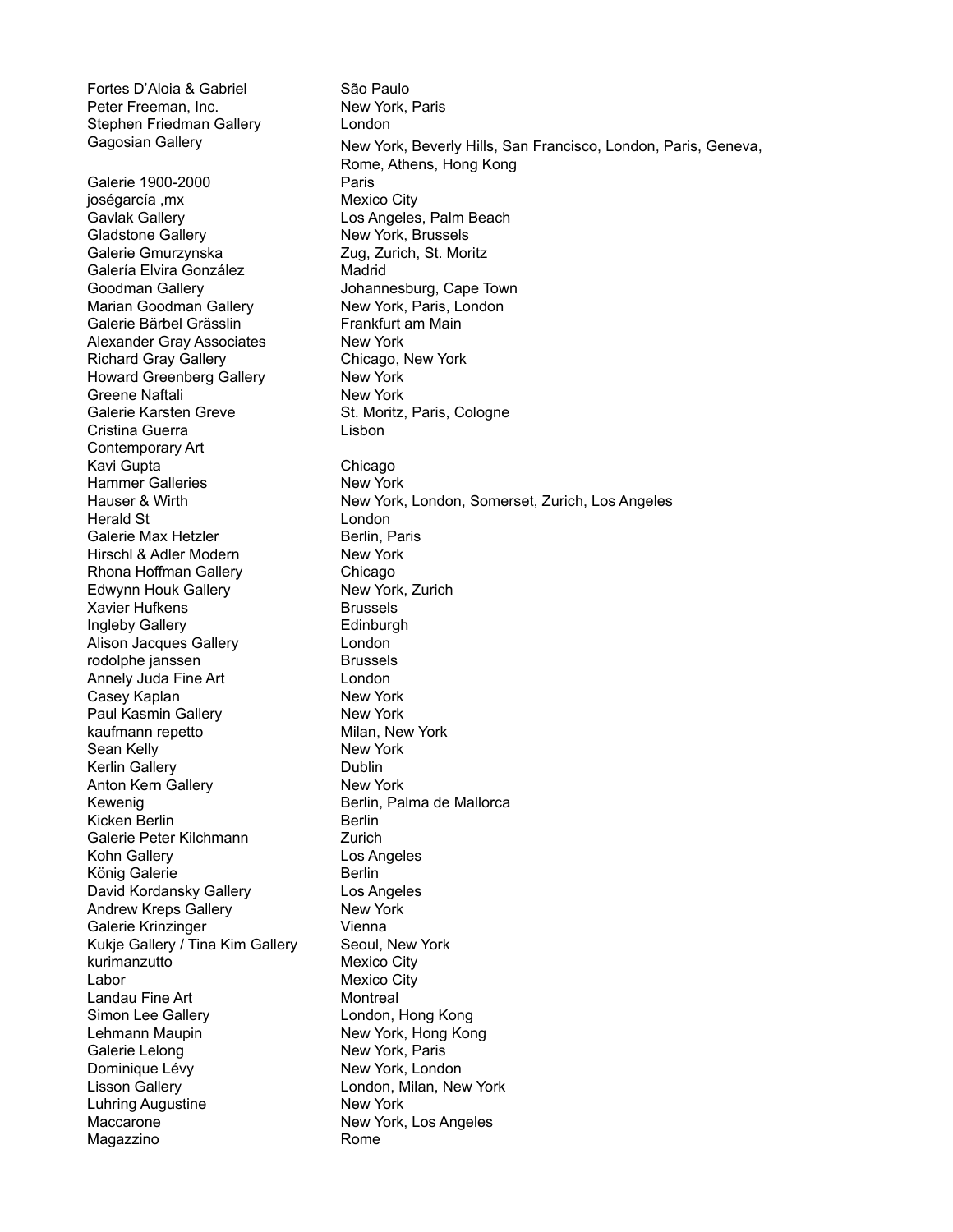Mai 36 Galerie **Zurich** Jorge Mara - La Ruche Buenos Aires Gió Marconi **Milan** Matthew Marks Gallery New York, Los Angeles Marlborough Gallery Inc. New York, London, Madrid, Barcelona Mary-Anne Martin Fine Art New York Barbara Mathes Gallery New York Galerie Hans Mayer **Dusseldorf** Mazzoleni Turin, London Galerie Greta Meert Brussels Anthony Meier Fine Arts San Francisco Galerie Urs Meile **Lucerne**, Beijing Menconi + Schoelkopf New York Mendes Wood DM São Paulo kamel mennour **Paris** Metro Pictures New York Meyer Riegger Berlin, Karlsruhe Galeria Millan **São Paulo** Victoria Miro **London** Mitchell-Innes & Nash New York Mnuchin Gallery New York Stuart Shave/Modern Art London The Modern Institute Glasgow Galerie nächst St. Stephan Rosemarie Schwarzwälder Vienna Galerie Nagel Draxler Berlin, Cologne Edward Tyler Nahem Fine Art New York Helly Nahmad Gallery New York, London Francis M. Naumann Fine Art New York Galería Leandro Navarro Madrid neugerriemschneider Berlin Galleria Franco Noero **Turin** David Nolan Gallery New York Galerie Nordenhake Berlin, Stockholm Galerie Nathalie Obadia Paris, Brussels OMR Mexico City P.P.O.W New York Pace Pace/MacGill Gallery New York Franklin Parrasch Gallery New York Galerie Perrotin New York, Hong Kong, Paris, Seoul Petzel Gallery New York Galerija Gregor Podnar Berlin Galerie Eva Presenhuber Zurich ProjecteSD Barcelona Almine Rech Gallery **Brussels**, London, Paris Regen Projects Los Angeles Galeria Nara Roesler Rio de Janeiro, São Paulo, New York Galerie Thaddaeus Ropac Salzburg, Paris Andrea Rosen Gallery New York Michael Rosenfeld Gallery New York Lia Rumma **Milan**, Naples Salon 94 New York SCAI The Bathhouse Tokyo Esther Schipper Berlin Galerie Thomas Schulte **Berlin** Marc Selwyn Fine Art Beverly Hills Jack Shainman Gallery New York ShanghART Gallery Shanghai, Beijing, Singapore Sicardi Gallery **Houston** New York, London, Menlo Park, Beijing, Hong Kong, Paris, Palo Alto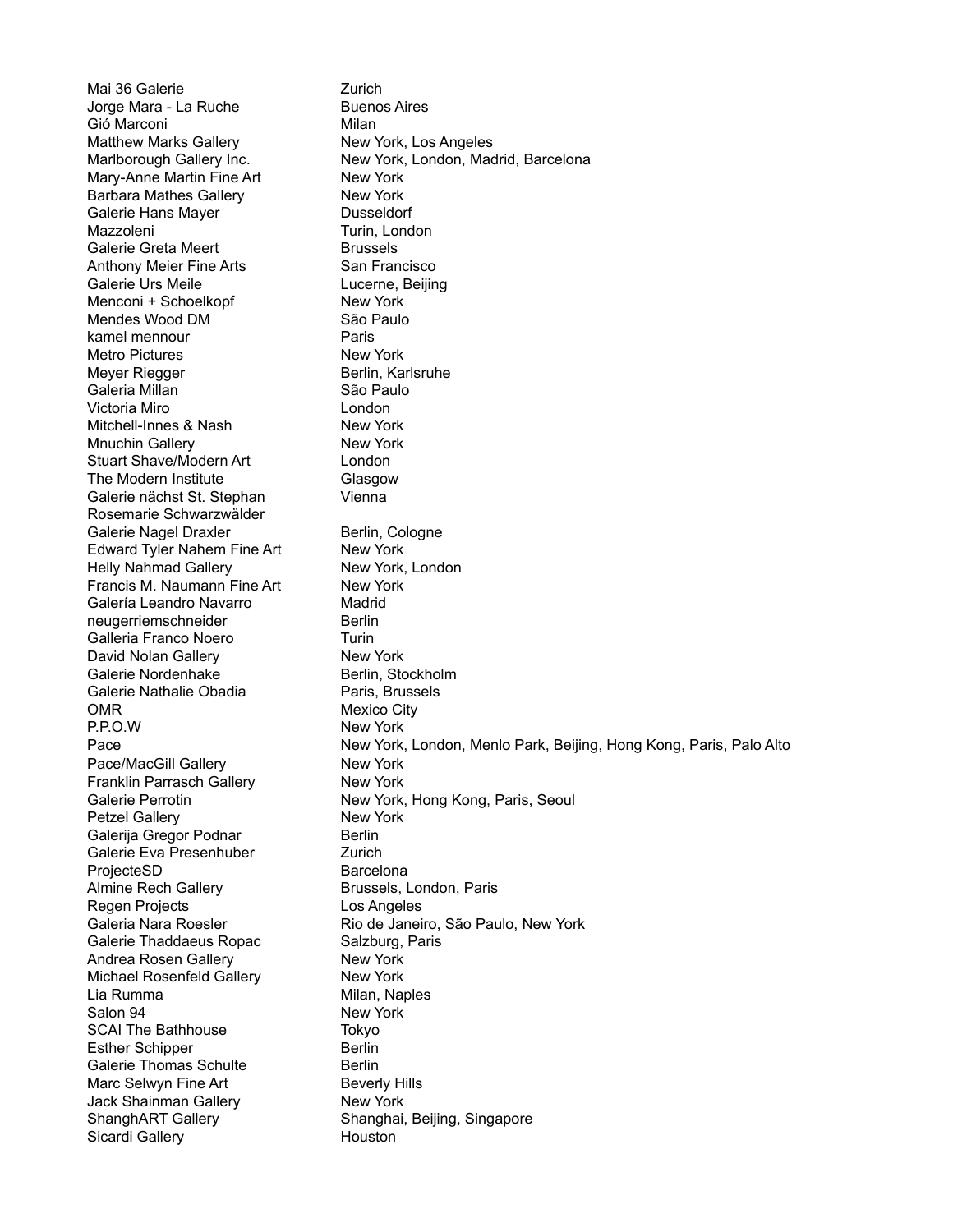Sies + Höke Dusseldorf Sikkema Jenkins & Co. New York Skarstedt New York, London GALLERYSKE Bangalore, New Delhi Fredric Snitzer Gallery Miami Sperone Westwater New York Nils Stærk Copenhagen Standard (Oslo) **Oslo** Galeria Luisa Strina **São Paulo** team (gallery, inc.) New York, Los Angeles Galerie Thomas Munich Tilton Gallery **New York** New York Tornabuoni Art Van de Weghe Fine Art New York Van Doren Waxter New York Vedovi Gallery **Brussels** Vermelho São Paulo Susanne Vielmetter Los Angeles Projects Waddington Custot **London** Galleri Nicolai Wallner **Copenhagen** Washburn Gallery New York Wentrup **Berlin** White Cube **London**, Hong Kong Galerie Jocelyn Wolff **Paris** Paris Zeno X Gallery **Antwerp** David Zwirner New York, London

### **EDITION**

Alan Cristea Gallery London Crown Point Press San Francisco Gemini G.E.L. LLC Los Angeles Sabine Knust Munich

Carolina Nitsch New York Pace Prints New York Paragon London Polígrafa Obra Gràfica **Barcelona** STPI Singapore Two Palms New York ULAE Bay Shore

### **NOVA**

**Gallery Name Exhibition Spaces Artist** 11R **New York** Mika Tajima 47 Canal **New York** Anicka Yi

Galleria Raffaella Cortese Milan Joan Jonas

Sprüth Magers **Berlin, London, Los Angeles** Stevenson Cape Town, Johannesburg Culver City Michael Werner New York, London, Märkisch Wilmersdorf Paris, Florence, London, Milan, Forte dei Marmi, Crans Montana

### **Gallery Name Exhibition Spaces**

Bureau **New York** Christine Rebet, Julia Rommel, Wojciech Bakowski David Castillo Gallery **Miami Beach** Sanford Biggers, Xaviera Simmons Silvia Cintra + Box 4 Rio de Janeiro Cinthia Marcelle, Laercio Redondo Clearing New York, Brussels Harold Ancart, Korakrit Arunanondchai Galerie Crèvecoeur **Calerie Crèvecoeur** Paris **Neumannie Antin**, Renaud Jerez Essex Street **New York Charlotte Charlotte Vern Blosum**, Chadwick Rantanen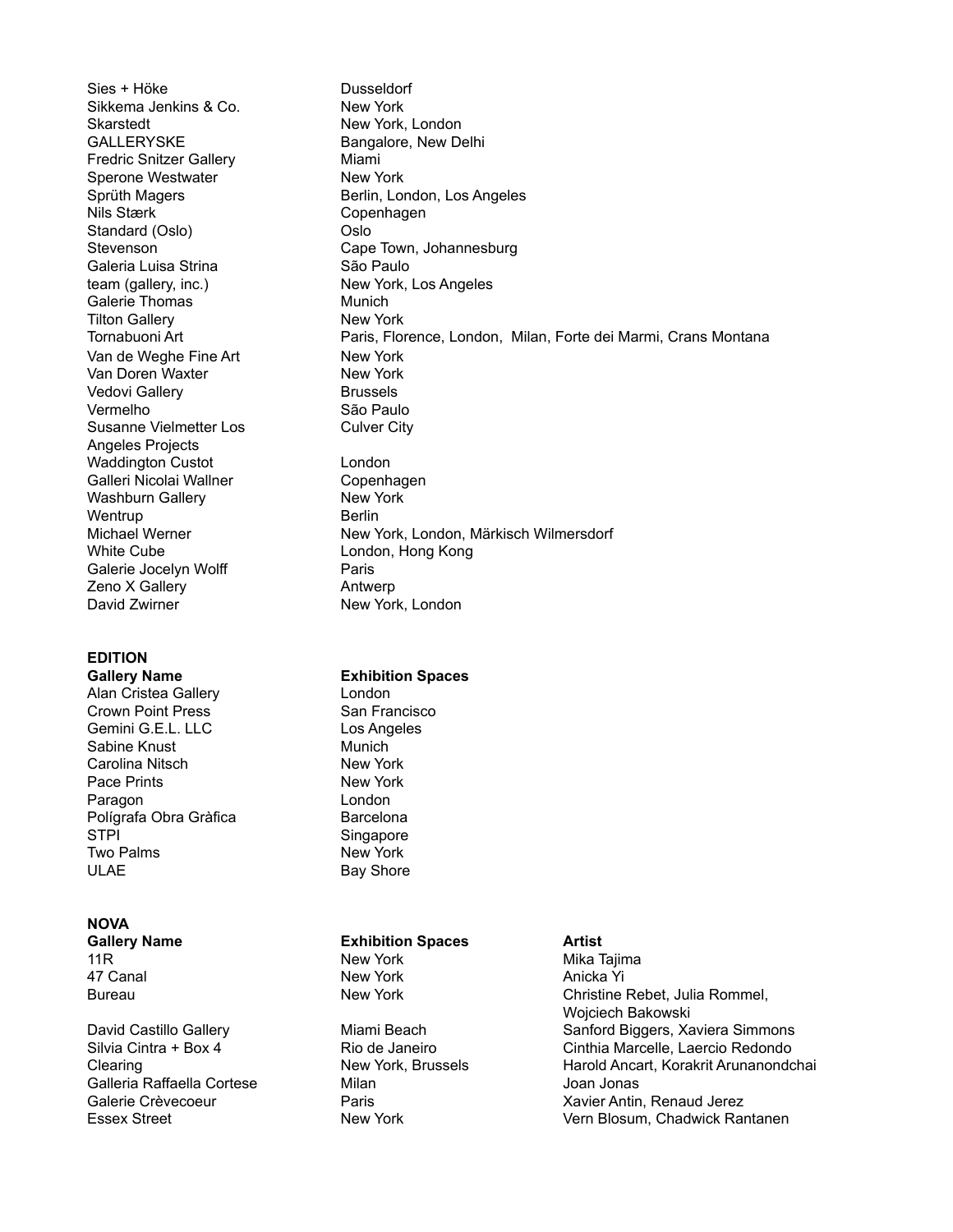Kalfayan Galleries **Athens, Thessaloniki** Kostis Velonis Ignacio Liprandi Arte Contemporáneo Edouard Malingue Gallery Hong Kong Wong Ping

One and J. Gallery **Seoul** Seoul Chosil Kill

Anita Schwartz Galeria de Arte Rio de Janeiro Wanda Pimentel Société **Berlin** Berlin Kaspar Müller Supportico Lopez Berlin Michael Dean Take Ninagawa **Tokyo** Tokyo Taro Izumi Travesía Cuatro Madrid, Guadalajara Mateo López, Sara Ramo Leo Xu Projects **Shanghai** aaajiao, Cui Jie, Liu Shiyuan

# **POSITIONS**

**Gallery Name Exhibition Spaces Artist** Christian Andersen Copenhagen Shelly Nadashi Galerie Maria Bernheim **Manuel Burgener** Zurich Manuel Burgener Callicoon Fine Arts **New York School Callicoon Fine Arts** New York **New York** New York New York New York New York New York New York New York New York New York New York New York New York New York New York New York New York Thomas Erben Gallery New York Dan Gunn **Berlin** Berlin Berlin Adrià Julià High Art Paris Max Hooper Schneider JTT New York Becky Kolsrud Galerie Max Mayer **Markow Controllet Controllet Controllet Controllet Controllet Controllet Controllet Controlle** Off Vendome New York Jeanette Mundt Peres Projects **Berlin** Berlin Melike Kara Prometeogallery di Ida Pisani Milan, Lucca Beto Shwafaty RaebervonStenglin **Nationally** Zurich Dane Mitchell Dane Mitchell Galeria Marilia Razuk **São Paulo** Batista Ana Luiza Dias Batista Real Fine Arts New York New York Maggie Lee Various Small Fires **Los Angeles** Los Angeles Amy Yao White Space Beijing **Beijing** Beijing Gao Ludi

## **SURVEY**

**Gallery Name Exhibition Spaces Artist** Peter Blum Gallery **New York** New York David Reed The Box **Los Angeles** Barbara T. Smith Maxwell Davidson Gallery **New York Callery** New York **George Rickey** DC Moore Gallery **New York New York** Romare Bearden espaivisor **Carnevale** Valencia Communication Graciela Carnevale

Buenos Aires **Rita Ponce de León**,

Freedman Fitzpatrick Los Angeles Lucie Stahl, Amelie von Wulffen, Mathis Altmann House of Gaga **Mexico City Mexico City Mexico City Josef Strau, Vivian Suter** Francois Ghebaly Gallery **Los Angeles** Kelly Akashi, Patrick Jackson Hannah Hoffman Gallery Los Angeles Rey Akdogan, Elaine Cameron-Weir Instituto de visión **Bogotá** Bogotá **Alberto Baraya, Marlon de Azambuja**, Sebastián Fierro Tanya Leighton **Berlin** Berlin Berlin Aleksandra Domanovic, Oliver Laric Galeria Leme **São Paulo** Caccuri, Jaime Lauriano Caleria Leme Ishmael Randall Weeks Maisterravalbuena Madrid Maria Loboda, Cristián Silva Francesca Minini Milan Matthias Bitzer, Armin Boehm mor charpentier **Paris, Bogotá** Lawrence Abu Hamdan, Oscar Muñoz mother's tankstation limited **Dublin** Dublin Nina Canell, Sebastian Lloyd Rees Nanzuka Tokyo Tokyo Keiichi Tanaami, Hiroki Tsukuda, Oliver Payne Revolver Galería **Lima** Lima Lima de Lima Jose Carlos Martinat, Andrea Galvani Galerie Micky Schubert **Berlin** Berlin Benedicte Gyldenstierne Sehested, Mark van Yetter Jessica Silverman Gallery **San Francisco** Nicole Wermers, Margo Wolowiec Simone Subal Gallery **New York Anna K.E., Florian Meisenberg** Anna K.E., Florian Meisenberg